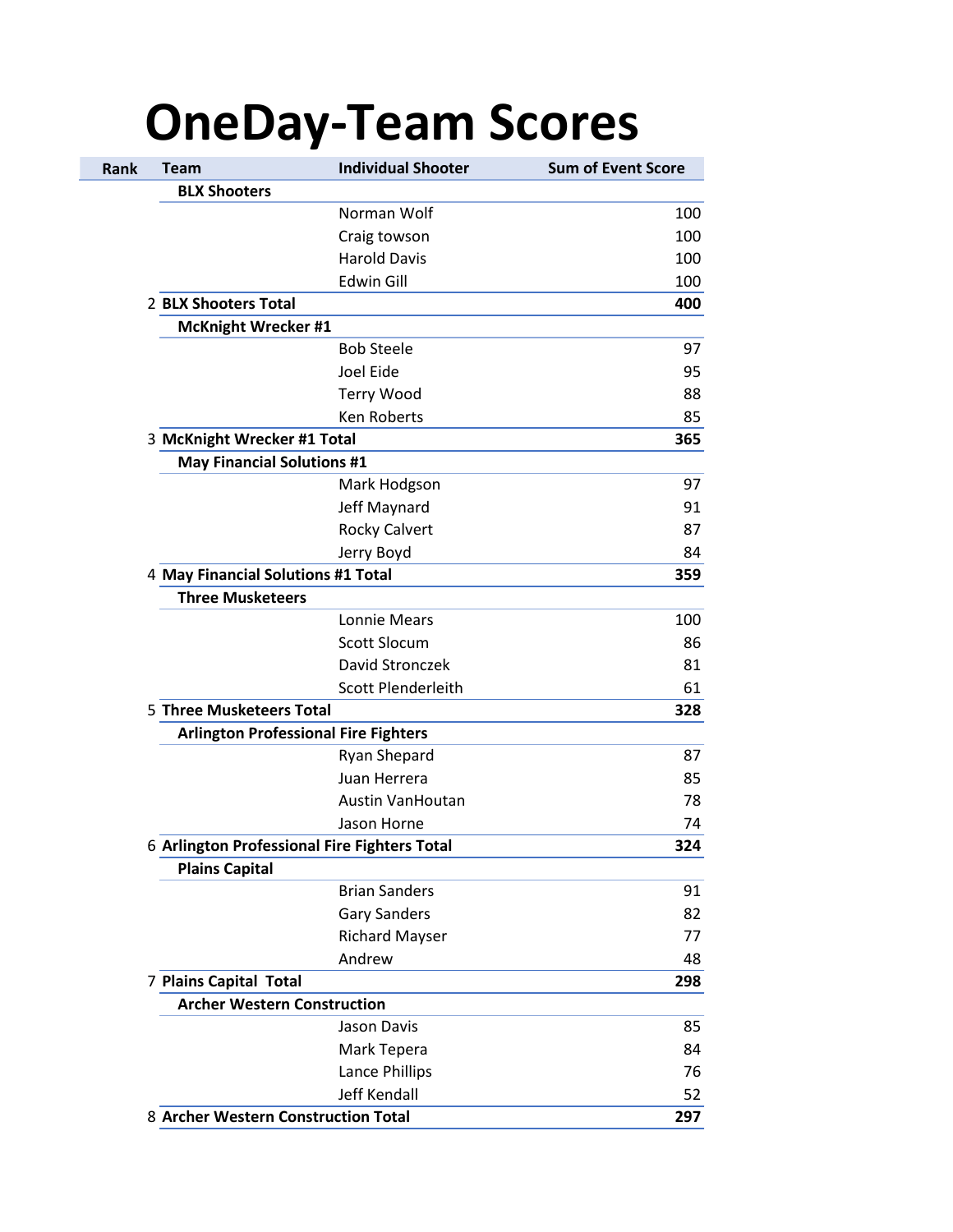| SPSD, Inc.                          |                         |     |
|-------------------------------------|-------------------------|-----|
|                                     | Jordan MyCoskie         | 78  |
|                                     | <b>Stewart Garrison</b> | 73  |
|                                     | Larsen Statham          | 72  |
|                                     | Matt Hagan              | 71  |
| 9 SPSD, Inc. Total                  |                         | 294 |
| <b>Horizon Plumbing #1</b>          |                         |     |
|                                     | <b>Chris Bookout</b>    | 83  |
|                                     | Damon McNew             | 72  |
|                                     | David McNew             | 72  |
|                                     | <b>Dustin McNew</b>     | 67  |
| 9 Horizon Plumbing #1 Total         |                         | 294 |
| <b>MMA</b>                          |                         |     |
|                                     | Cliff MyCoskie          | 82  |
|                                     | caleb-MMA               | 74  |
|                                     | Robert Step             | 68  |
|                                     | Daevon-MMA              | 63  |
| 11 MMA Total                        |                         | 287 |
| Viridian #1                         |                         |     |
|                                     | <b>Stephen Meers</b>    | 79  |
|                                     | <b>Shane Petty</b>      | 78  |
|                                     | <b>Travis Wade</b>      | 77  |
|                                     | <b>Wade Tedder</b>      | 50  |
| 12 Viridian #1 Total                |                         | 284 |
| <b>McKnight Insurance</b>           |                         |     |
|                                     | Gary Knott              | 92  |
|                                     | Justin Houstan          | 73  |
|                                     | <b>Toby Yeary</b>       | 66  |
|                                     | Patrick Pidgeon         | 48  |
| 13 McKnight Insurance Total         |                         | 279 |
| <b>Republic Services-Landfill</b>   |                         |     |
|                                     | Kyle Kaumans            | 69  |
|                                     | <b>Blake Pederson</b>   | 68  |
|                                     | <b>Brad Slater</b>      | 65  |
|                                     | Jesse                   | 60  |
| 14 Republic Services-Landfill Total |                         | 262 |
| <b>Mission Site Services</b>        |                         |     |
|                                     | <b>Kevin Strictland</b> | 89  |
|                                     | Kyle Strickland         | 68  |
|                                     | Johnny Robinson         | 59  |
|                                     | Randy Bell              | 45  |
| 15 Mission Site Services Total      |                         | 261 |
| <b>Curnutt &amp; Hafer, LLP</b>     |                         |     |
|                                     | <b>Greg Ticknor</b>     | 70  |
|                                     | Kelly Curnutt           | 62  |
|                                     | Chad Woodard            | 60  |
|                                     | <b>Barry Cross</b>      | 51  |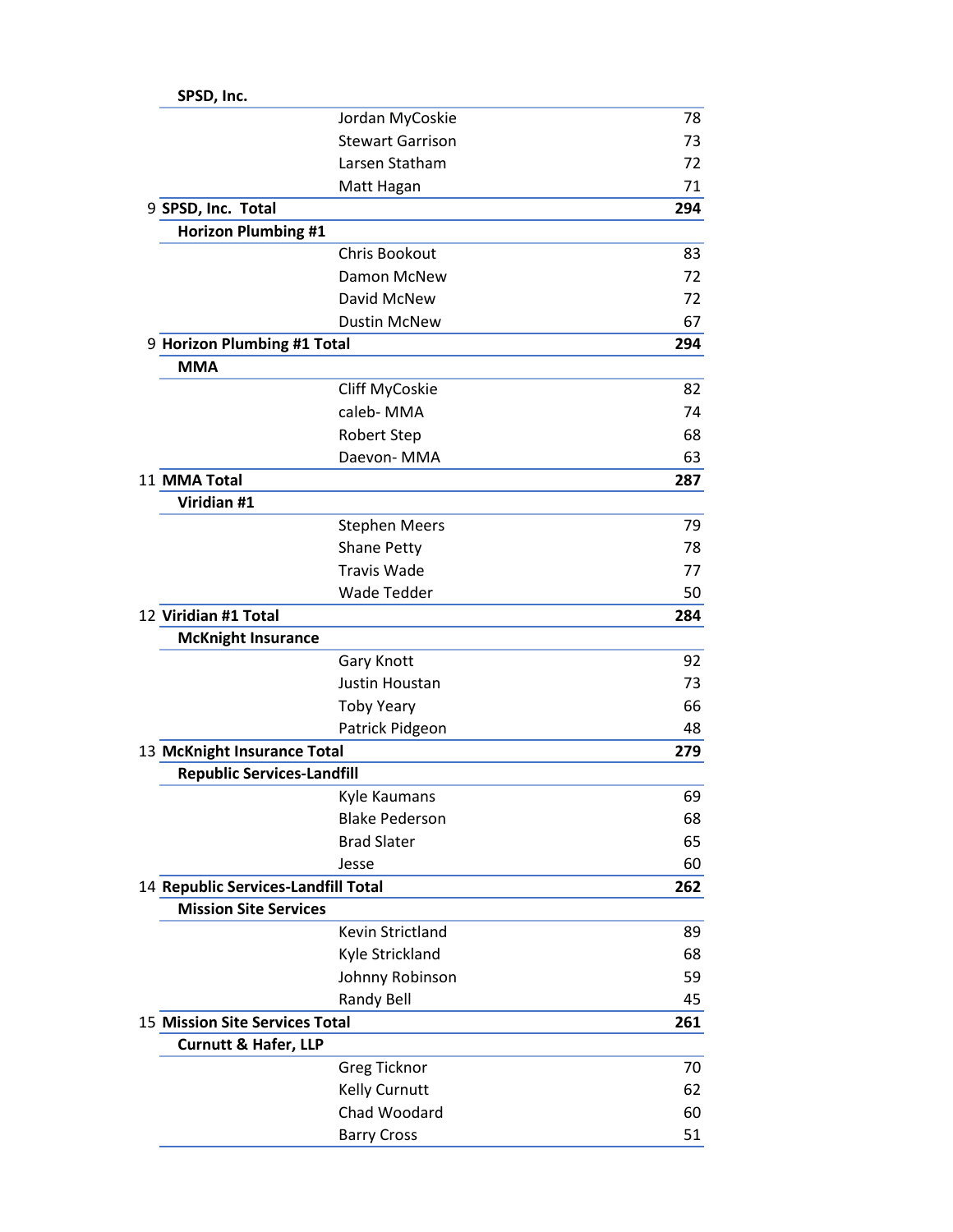| 16 Curnutt & Hafer, LLP Total       |                                            | 243 |
|-------------------------------------|--------------------------------------------|-----|
| <b>Horizon Plumbing #4</b>          |                                            |     |
|                                     | Doug Chandler                              | 77  |
|                                     | <b>Steve Moss</b>                          | 61  |
|                                     | <b>Mike Martin</b>                         | 56  |
|                                     | Clay                                       | 49  |
| 16 Horizon Plumbing #4 Total        |                                            | 243 |
| <b>Steve Martindale</b>             |                                            |     |
|                                     | <b>Steve Martindale</b>                    | 67  |
|                                     | Doug Driskill                              | 67  |
|                                     | Robert Keith                               | 64  |
|                                     | Danny Jones                                | 45  |
| <b>16 Steve Martindale Total</b>    |                                            | 243 |
|                                     | <b>Harris Cook, LLP Attorneys</b>          |     |
|                                     | Larry Fowler                               | 70  |
|                                     | <b>Bob Kembel</b>                          | 67  |
|                                     | Paul Johnson                               | 66  |
|                                     | Mark Bringhurst                            | 36  |
| 19 Harris Cook, LLP Attorneys Total |                                            | 239 |
|                                     | PlainsCapital Bank #2-Downtown FW          |     |
|                                     | Cory Way                                   | 67  |
|                                     | <b>Nick Gullat</b>                         | 63  |
|                                     | <b>Brad Bosworth</b>                       | 59  |
|                                     | Alex Daley                                 | 48  |
|                                     | 20 PlainsCapital Bank #2-Downtown FW Total | 237 |
| <b>Horizon Plumbing #2</b>          |                                            |     |
|                                     | <b>Matt Calicott</b>                       | 86  |
|                                     | <b>Richard Ripple</b>                      | 63  |
|                                     | <b>Ryan Miller</b>                         | 44  |
|                                     | Kevin O'Connor                             | 43  |
| 21 Horizon Plumbing #2 Total        |                                            | 236 |
| <b>Guns &amp; Hoses</b>             |                                            |     |
|                                     | Mike Joiner                                | 84  |
|                                     | <b>Samuel Briones</b>                      | 54  |
|                                     | Adrian Rojas                               | 50  |
|                                     | <b>Steve Eck</b>                           | 48  |
| 21 Guns & Hoses Total               |                                            | 236 |
| <b>Martin Sprocket &amp; Gear</b>   |                                            |     |
|                                     | Tony Le                                    | 76  |
|                                     | Juan Fletes                                | 69  |
|                                     | Cole Taylor                                | 52  |
|                                     | Chris Hahn                                 | 38  |
| 23 Martin Sprocket & Gear Total     |                                            | 235 |
|                                     | <b>Republic Services-Collections</b>       |     |
|                                     | David Harwell                              | 66  |
|                                     | Kent Hall                                  | 65  |
|                                     | <b>Vince Hrabel</b>                        | 59  |
|                                     |                                            |     |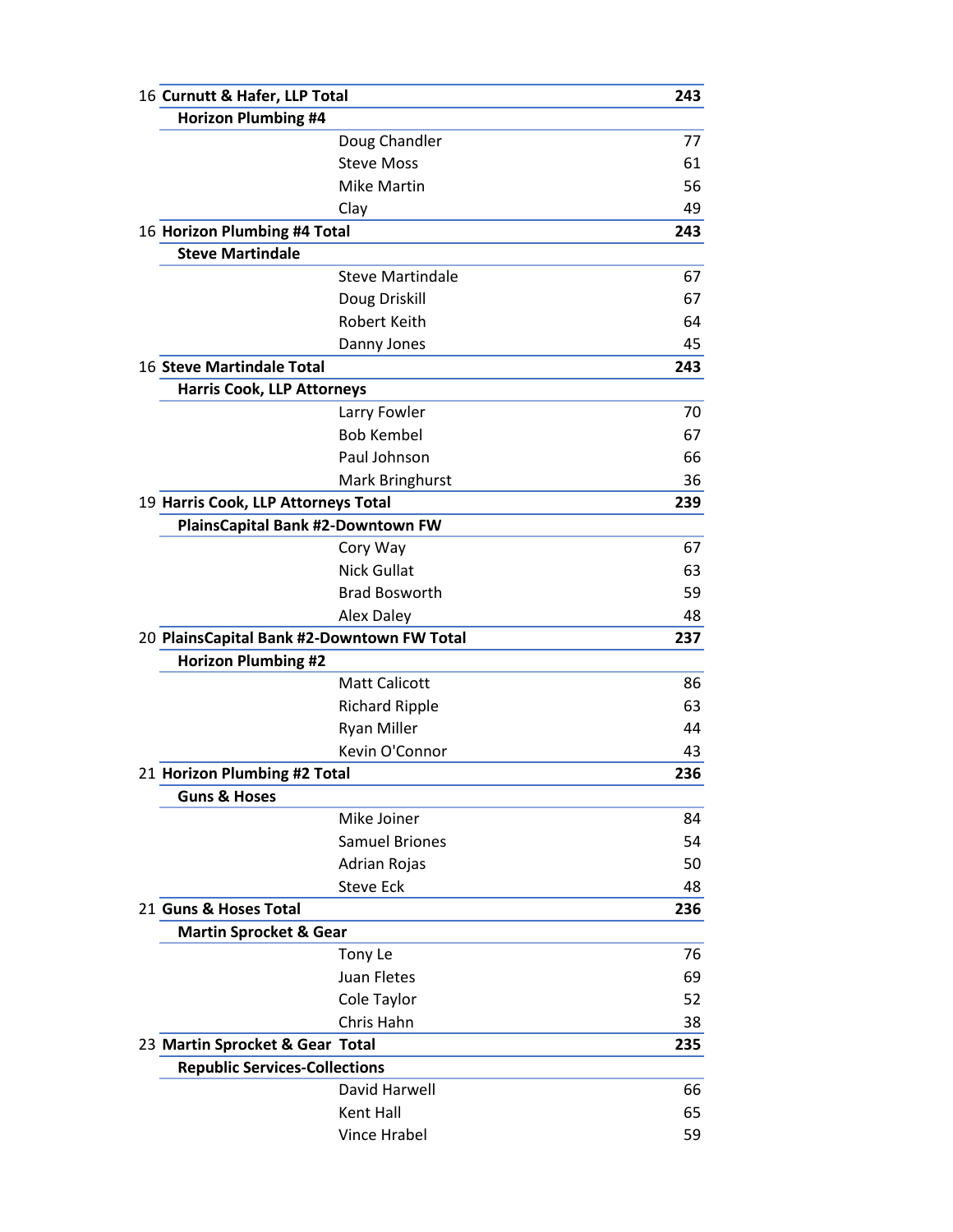| Republic Services-Colle Nick Babcock   | 40                     |     |
|----------------------------------------|------------------------|-----|
| 24 Republic Services-Collections Total |                        | 230 |
| <b>McKnight Wrecker #2</b>             |                        |     |
|                                        | Josh Kight             | 72  |
|                                        | <b>Bill McKnight</b>   | 57  |
|                                        | Junior Hardin          | 56  |
|                                        | Mike Rodgers           | 44  |
| 25 McKnight Wrecker #2 Total           |                        | 229 |
| <b>Frazier Roofs &amp; Gutter</b>      |                        |     |
|                                        | <b>Richard Frazier</b> | 79  |
|                                        | <b>Scott Schaeffer</b> | 69  |
|                                        | <b>Rick McGlothlin</b> | 46  |
|                                        | Kyle Frazier           | 32  |
| 26 Frazier Roofs & Gutter Total        |                        | 226 |
| <b>Ferguson</b>                        |                        |     |
|                                        | <b>Tony Dixon</b>      | 65  |
|                                        | Ferguson average       | 56  |
|                                        | Josh Schmidt           | 56  |
|                                        | <b>Kirk Freytag</b>    | 46  |
| 27 Ferguson Total                      |                        | 223 |
| <b>Gauranateed Hydromulch</b>          |                        |     |
|                                        | <b>Spencer Davis</b>   | 66  |
|                                        | <b>Frank Holland</b>   | 64  |
|                                        | <b>Tim Neal</b>        | 55  |
|                                        | Freddy Saldana         | 36  |
| 28 Gauranateed Hydromulch Total        |                        | 221 |
| <b>PlainsCapital Bank #3</b>           |                        |     |
|                                        | Joy-PC3                | 60  |
|                                        | <b>Keeton Moore</b>    | 57  |
|                                        | <b>Chris Steuart</b>   | 51  |
|                                        | Danny Moore            | 45  |
| 29 PlainsCapital Bank #3 Total         |                        | 213 |
| <b>Frost Bank</b>                      |                        |     |
|                                        | <b>Harrison Duncan</b> | 66  |
|                                        | <b>Blake Sanders</b>   | 66  |
|                                        | Lane Ladewig           | 53  |
|                                        | <b>Stacey Pearson</b>  | 26  |
| <b>30 Frost Bank Total</b>             |                        | 211 |
| <b>May Financial Solutions #2</b>      |                        |     |
|                                        | <b>Trevor May</b>      | 74  |
|                                        | <b>Trent Oatman</b>    | 52  |
|                                        | <b>Clint Dennis</b>    | 45  |
|                                        | Pat English            | 39  |
| 31 May Financial Solutions #2 Total    |                        | 210 |
| <b>Horizon Plumbing #3</b>             |                        |     |
|                                        | Andrew Kelly           | 63  |
|                                        | <b>Justin Cox</b>      | 62  |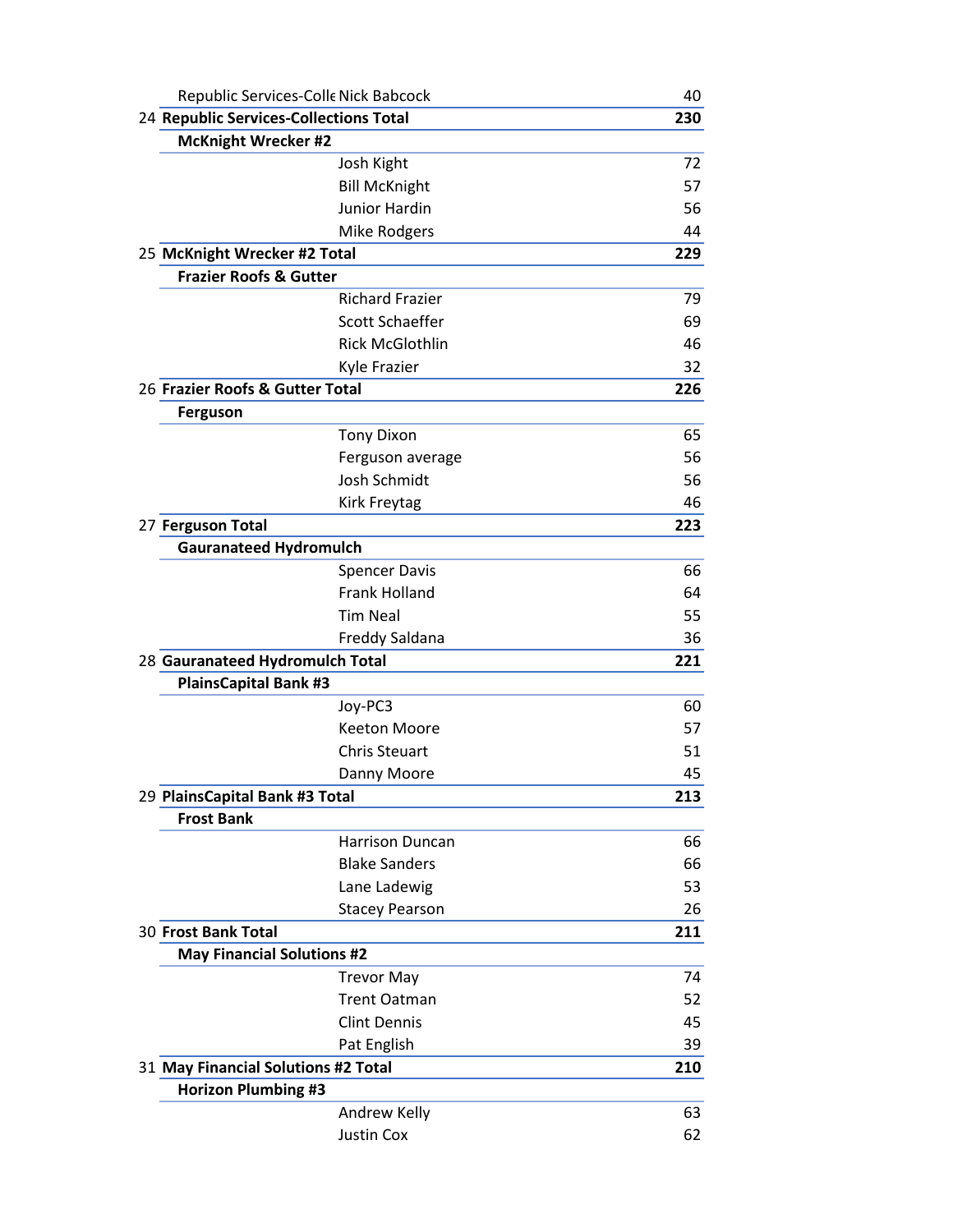| Horizon Plumbing #3                        | Jimmy Martin            | 44  |
|--------------------------------------------|-------------------------|-----|
|                                            | <b>Mark Sessums</b>     | 39  |
| 32 Horizon Plumbing #3 Total               |                         | 208 |
| <b>Friends</b>                             |                         |     |
|                                            | Dameo Einck             | 90  |
|                                            | Corey Callaway          | 49  |
|                                            | <b>Rachel Einck</b>     | 42  |
|                                            | <b>Elizabeth Marks</b>  | 27  |
| 32 Friends Total                           |                         | 208 |
| <b>SPSD #2</b>                             |                         |     |
|                                            | Jerry Reyes             | 68  |
|                                            | <b>Chris Carporter</b>  | 50  |
|                                            | Matt R                  | 49  |
|                                            | Logan -Spsd             | 35  |
| 34 SPSD #2 Total                           |                         | 202 |
| Reece                                      |                         |     |
|                                            | Brian-reece             | 71  |
|                                            | Reece AVG               | 50  |
|                                            | <b>Scott Baxter</b>     | 50  |
|                                            | Payton Brister          | 30  |
| 35 Reece Total                             |                         | 201 |
| <b>Harris Packaging #1</b>                 |                         |     |
|                                            | John Sutter             | 69  |
|                                            | Steve Johnson           | 56  |
|                                            | <b>Stance McMahan</b>   | 34  |
|                                            | Gilbert Escabedo        | 34  |
| 36 Harris Packaging #1 Total               |                         | 193 |
| Sedalco, Inc.                              |                         |     |
|                                            | <b>Tompie Hall</b>      | 63  |
|                                            | <b>Stephen Matthews</b> | 53  |
|                                            | Logan Kerschbaum        | 45  |
|                                            | Max Glashauser          | 31  |
| 37 Sedalco, Inc. Total                     |                         | 192 |
| <b>Arlington Chamber of Commerce</b>       |                         |     |
|                                            | Sid Grant               | 57  |
|                                            | Jim Maibach             | 52  |
|                                            | <b>Terry Gaines</b>     | 49  |
|                                            | Michael Jacobson        | 33  |
| <b>Arlington Chamber of Commerce Total</b> |                         | 191 |
| 20 Gaugers-PlainsCapital Bank #4           |                         |     |
|                                            | Roy Whitfill            | 65  |
|                                            | <b>Mikel Garner</b>     | 60  |
|                                            | Lane McCall             | 29  |
|                                            | Michael Willis          | 16  |
| 20 Gaugers-PlainsCapital Bank #4 Total     |                         | 170 |
| Viridian #2                                |                         |     |
|                                            | Miguel Caballero        | 41  |
|                                            |                         |     |